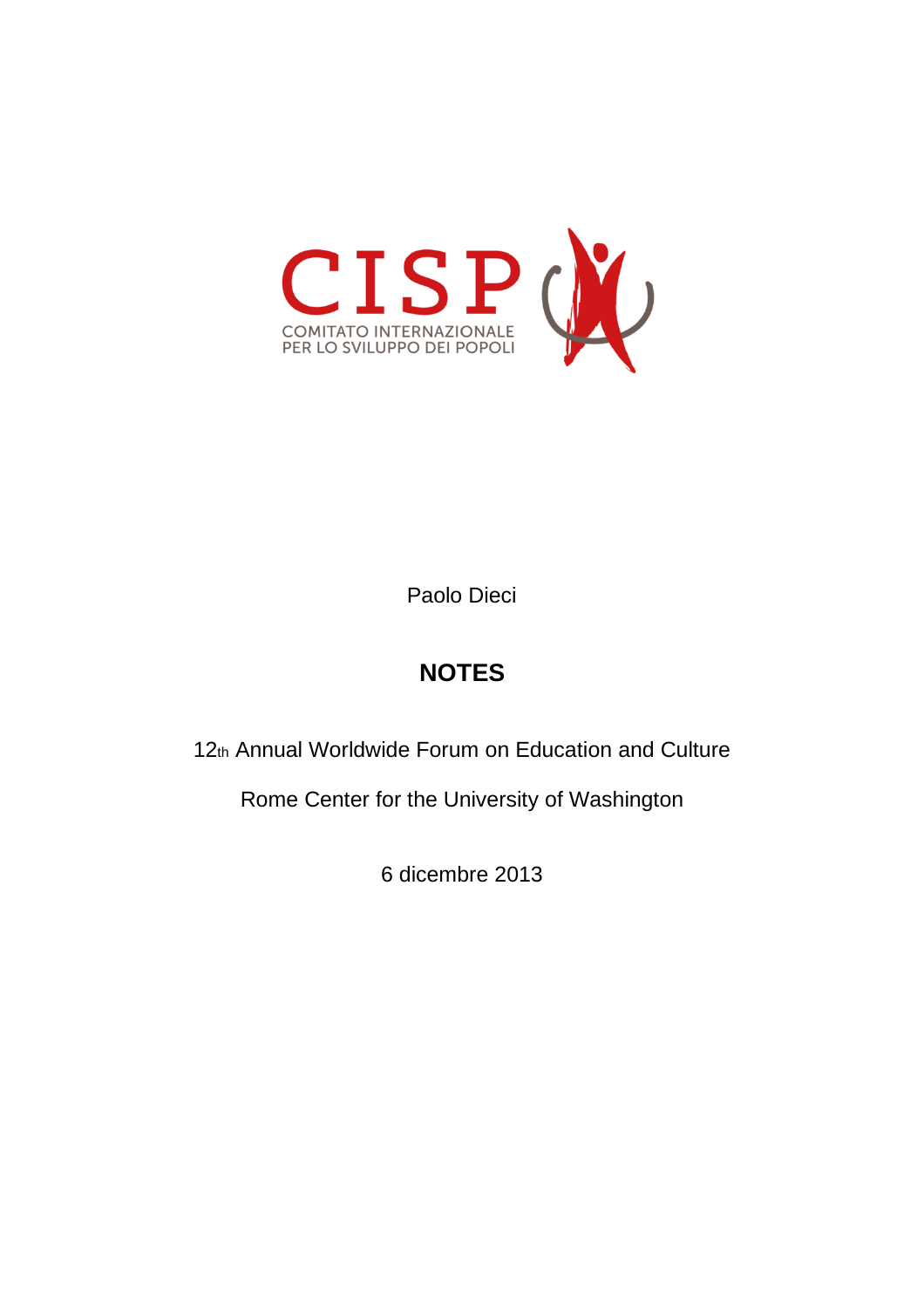

#### **Notes**

Thanks to Bruce Swaffield and to the staff of the Worldwide Forum on Education and Culture for having invited me to this important event, providing me with the opportunity to present my organization and some activities related to education.

I will articulate my presentation in three parts: a) a short overview of CISP, which in English stands for International Committee for the Development of Peoples; b) approaches to education in African pastoral areas, with special reference to Ethiopia; c) approaches to education in a globalised world here in Europe.

### **1. What is CISP**

The International Committee for the Development of People (CISP) is an Italian Non-Governmental Organization (NGO) established in 1983, with its head office in Rome. CISP's principles and objectives are summarized in its Declaration of Intent and Code of Conduct for Cooperation Programmes. The Declaration of Intent, entitled "For Rights and Against Poverty, approaches and operational priorities of CISP " has been elaborated with the contributions of the Rome Office and of all CISP's offices in third countries.

Currently CISP has an annual overall budget of around 18 Millions Euros and it is structured through the HQs in Rome and 23 country offices in Africa, Latin America and Caribbean countries, Europe, Asia and Middle East.

In cooperation with various local partners, CISP has carried out and carries out projects in the areas of humanitarian assistance, rehabilitation and development in more than 30 countries in Africa, Latin America, Middle East, Asia and East Europe. The Declaration of Intent identifies CISP priority areas of action as follows: a) The right to social and economic security: income generation opportunities, migration and development, food security, b) the right to health and access to water and sanitation; c) the right to future: the rights of children, adolescents and youth and the protection of the environment and natural resources; d) the right to humanitarian assistance: emergency and first reconstruction aid; e) support of public policies on social cohesion and civil society.

In the European Union countries, CISP implements projects focused on training, global citizenship education, fight against racism and social exclusion, promotion of international solidarity, and support of initiatives to enhance the role of Diasporas in the development of their countries of origin.

In close collaboration with the Institute for Advanced Study of Pavia (IUSS) at the University of Pavia and two other NGOs, CISP successfully established the Cooperation and Development School of Pavia in 1997.

Since 1997, CISP offers access to higher education training programs in the field of international co-operation in Pavia, Cartagena (Colombia), Nairobi (Kenya) and Bethlehem (Palestine).

In CISP's view, education is primarily a universal human right; along this line our efforts are addressed towards two interconnected goals: to remove the obstacles hampering access to education of vulnerable and neglected communities and to improve education standards.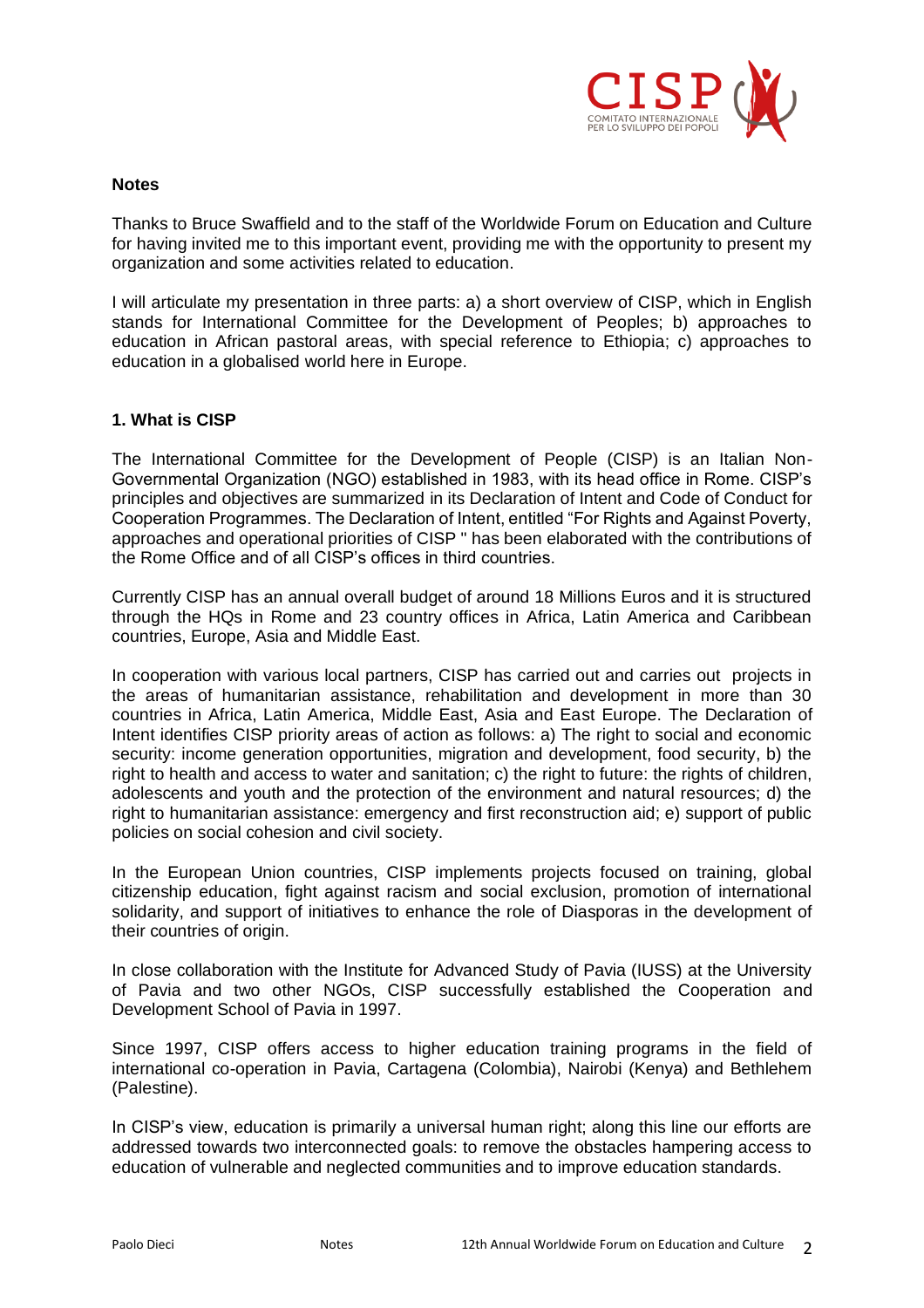

### **2. Education in Pastoral Areas: the case of Ethiopia**

CISP gives absolute priority to education and schooling. In contexts where a large part of the population is excluded from school systems because of marginal status and poverty, CISP, with public and private partners, promotes innovative initiatives. Among them, the establishment of territorially recognized schools for nomadic children, based on the logic that "where children are unable to go to school, school has to reach children".

Statistical data of the last ten years show that also in countries recording very good achievements in the Millennium Development Goals related to education (the second and the third), enrolment and attendance are still low in pastoral areas.

For instance, in the Liben zone, in the Somali Regional State of Ethiopia, it is estimated that only 22% of school age children attend primary school. This percentage is even lower among the girls and this reality is against a national enrolment rate for primary education in Ethiopia of over 94 percent.

The Liben zone constitutes one of the nine units of the Somali National Regional State of Ethiopia. It is located at the south-western part of the state, which, after Oromia, is the second largest one of the Federal Democratic Republic of Ethiopia.

Livestock is the main source of livelihood for a population of about 1 million. Formal education is not well accepted by the pastoral communities, since it does not meet their needs, in terms of curricula, timing, distance of facilities from places where people is living. Realizing the difficulty of achieving universal primary education through formal schooling alone, the Government of Ethiopia has adopted "Alternative Routes to Basic Education".

Accordingly, alternative basic education (ABE) was expanded. The ABE system responds to the urgent need for an education that suits the special needs and constraints of pastoral life. It provides flexible school hours, allowing pastoral children to fulfil their household responsibilities while still finding time for school. The teachers are familiar with the community, and understand the pastoral lifestyle.

ABE has extended enrolment in the country in less than three years (2006/07-2008/09) to over 900,000 children contributing additional 7-8 percent coverage to the Gross Enrolment Rate (GER) for primary education (Education Statistics Annual Abstract).

Generally, the ABE approach has great potential for reaching the out of school children aged 7-14 and particularly the girls. In the ABE centres time-tables and teaching subjects are developed in consultation with local communities in accordance with their needs.

In practical terms ABE centres are community primary education facilities recognised by the formal education system, allowing access to education to poor pastoral and agro pastoral children living in remote areas.

The main challenges to be faced regarding access to education in pastoral areas can be summarised as follows:

• The low economic status of pastoralists that severely limits their capacity to support the education system financially and materially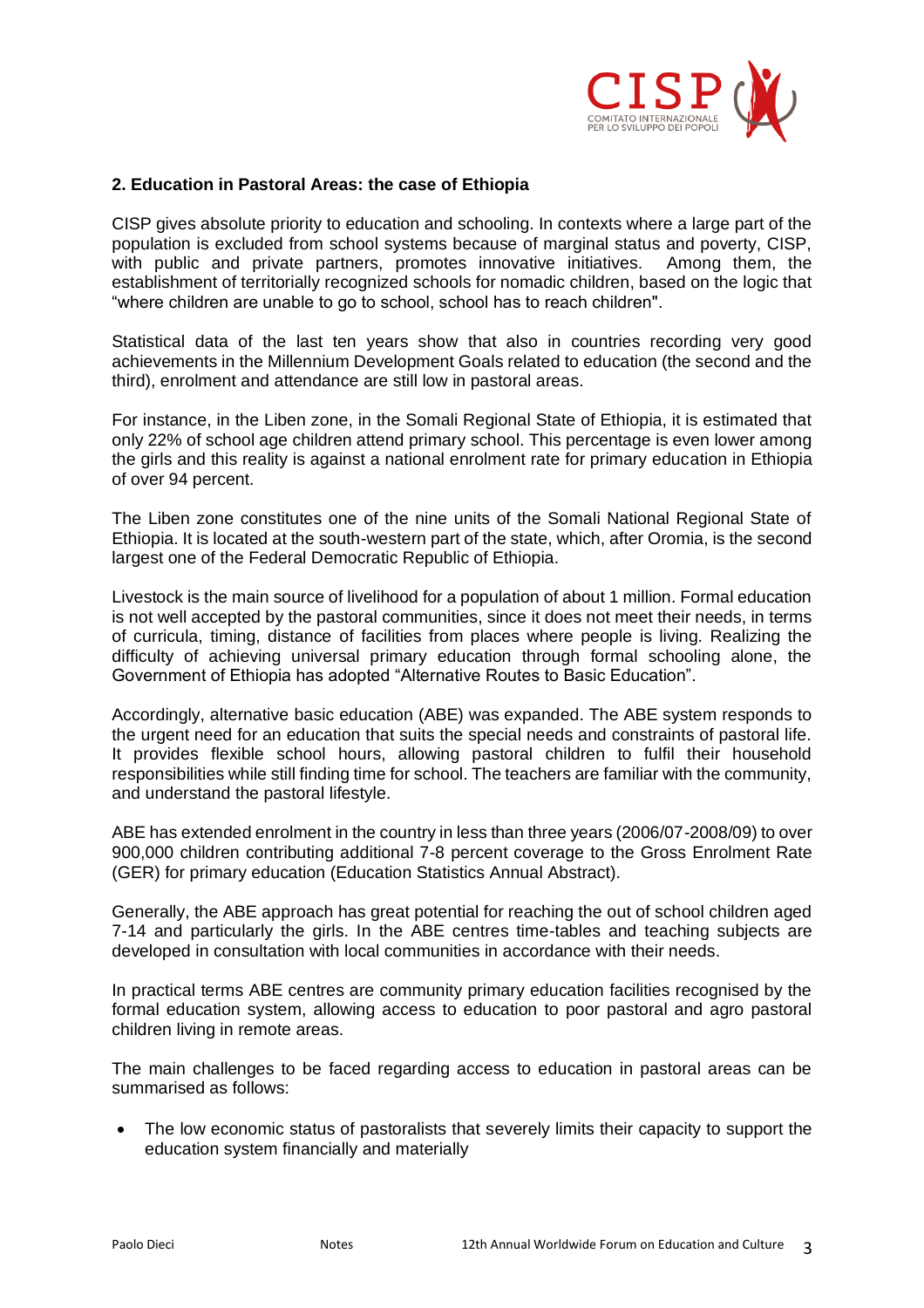

- The deterrent impact of mobility and low density of population that makes the building of infrastructures and social services (road, water, health, education, etc) difficult
- Inequitable distribution of educational services between urban and rural areas, as well as among districts of pastoralist regions
- Low level of awareness on the importance of education and reluctance to send girls to school on the part of pastoralists
- Occasional conflicts among different clans that arise from scarcity of pasture and water, and the subsequent displacement of families and dropping-out of school on the part of students
- The vulnerability of pastoralist areas to repeated drought and food shortage which in turn forces students to drop-out of school in many areas where the problem is acute and school feeding program is not put in place
- The demand for child labor in the various economic activities of the household
- Low managerial capacity on the part of the majority of officials and professionals at various levels of the regional education structure to execute their respective jobs efficiently

Against the underlined constraints, some strategic choices have proven to impact successfully on both enrolment and attendance of pastoralist children, such as:

- the implementation of decentralized administrative and education system at district level and the consequent reduction of the bureaucratic ups and downs
- the enhancement of community participation and sense of ownership in developmental activities
- the availability of clear policy directions and strategies
- the prevalence of conducive policy directions that encourage local and international NGOs to be engaged in pastoralist education along with the government
- the delivery of training in good governance to local administrators
- the development of strategies to improve community participation in school management
- the allocation of resources to non-salary recurrent education expenditures, in particular ABE, curricula development and training

## **3. Approaches to education in a globalised world in Europe**

The second case study that I present is related to one project, co-funded by the European Commission under the initiative Global Learning in the Formal Education System. The title of the project, which has a duration of three years, is "Critical review of the historical and social disciplines for a formal education suited to the global society".

The project is co-implemented by various partners in Italy, Austria, Ireland, The Netherland, Bulgaria and Czech Republic.

Through a continuous exchange between the different European NGO partners and the involved schools, the project is developing in 6 European countries didactical materials and educational experimentations of teaching history and social subjects in a new way. The overall aim of this new methodology is to promote the understanding of global interdependence, of the causes of poverty and international inequality.

Specifically the project will promote the adoption, in European schools, of Global Learning's issues and methodologies in the core curricula of social and historical disciplines. The assumption is that a non-eurocentric vision of the global society will help to develop a new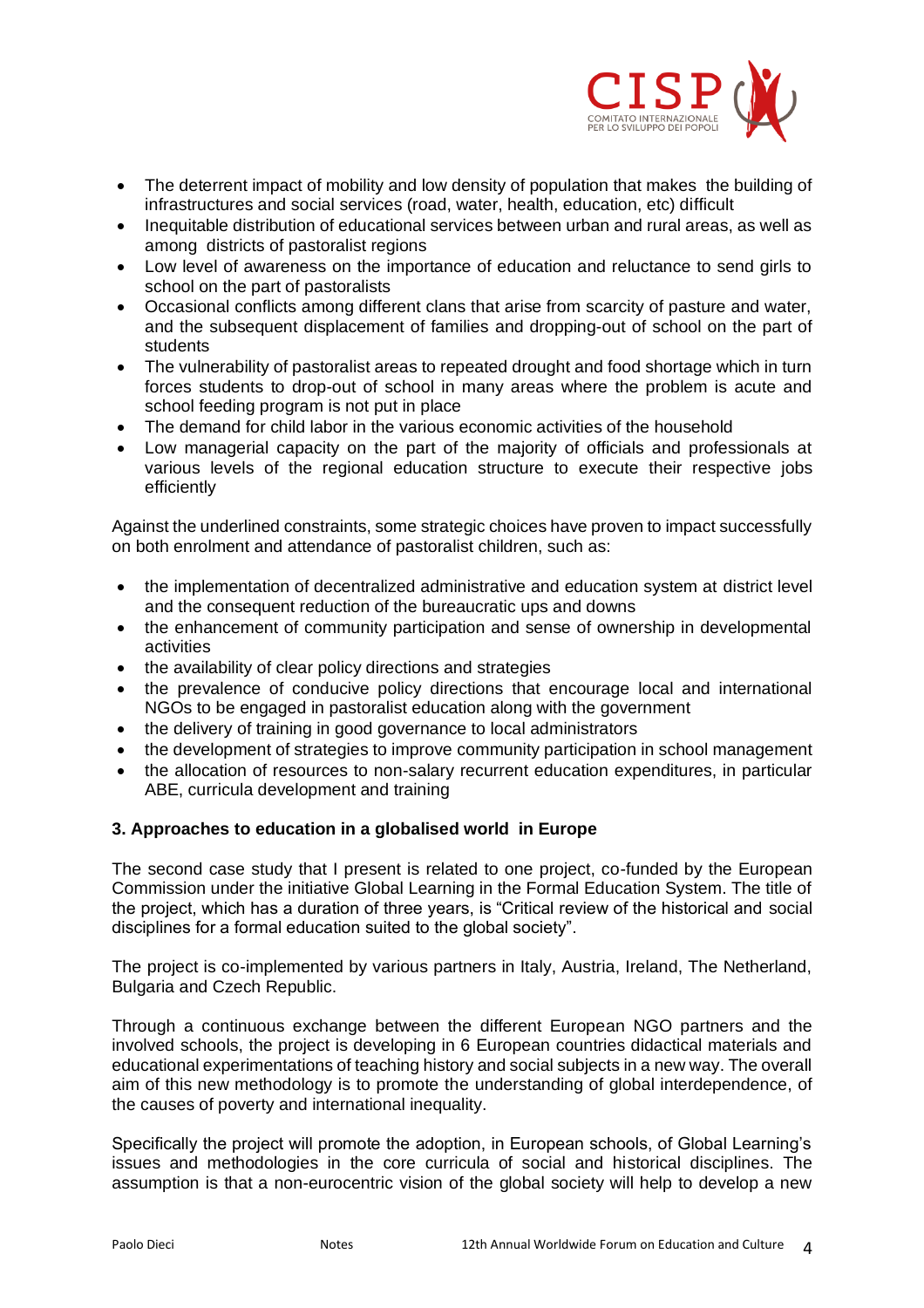

culture of international relations and to foster a public debate closer to the global problems (primarily poverty and international inequality).

The project is being addressed towards the achievement of two kind of results; on one side the expected impact is on the teachers skills and attitudes, on the other side the main targets are the local authorities and institutions in charge for education.

More specifically the project is developing the following lines of activities:

- a survey on the state of the art concerning the relationship between school disciplines and development education issues in 200 schools of 6 countries
- international seminars involving 450 teachers addressed to develop a better understanding of the development issues and their link to social historical subjects
- elaboration and endorsement by the involved schools of new teaching materials based on subjects like history, geography, social sciences
- development in 112 schools of innovative teaching experiments in order to test the appropriateness of the teaching materials
- final endorsement of the teaching materials by the competent local authorities
- creation of a permanent consultation and co-ordination transnational mechanism among the six involved countries on the integration of development issues into the secondary schools didactical curricula.

Ultimately, the project seeks to place as "core business" of the formal educational systems the development education, which is conceptualized as "a permanent educational process aimed at increasing awareness and understanding of the rapidly changing, interdependent and unequal world in which we live".

It seeks to engage people in analysis, reflection and action for local and global citizenship and participation. It is about supporting people in understanding and in acting to transform the social, cultural, political and economic structures which affect their lives and the lives of others at personal, community, national and international levels.

To this end, formal education has to evolve, in its teaching methodologies and approaches, being addressed to:

- foster an appreciation of the diversity of cultures and life styles
- promote mutual understanding and respect for the diversity of peoples and cultures that share this planet
- understand how humans can responsibly use of the natural resources of the earth for the production of food and non-food materials
- critically evaluate the impact of scientific, technological and economic progress
- engage critically with information and be able to recognise perspective, bias or prejudice.

## **4. Final remarks**

The two experiences presented are totally differentiated in terms of contests of implementation, target, methodologies. The first is about the right to education in pastoral areas and the focus is on tailoring educational activities in a way that can guarantee access to pastoral children and particularly girls.

The second experience is about European schools and the focus is on evolving the formal education system in a way that can allow young generations to better understand and manage the dynamics prevailing in a globalised world.